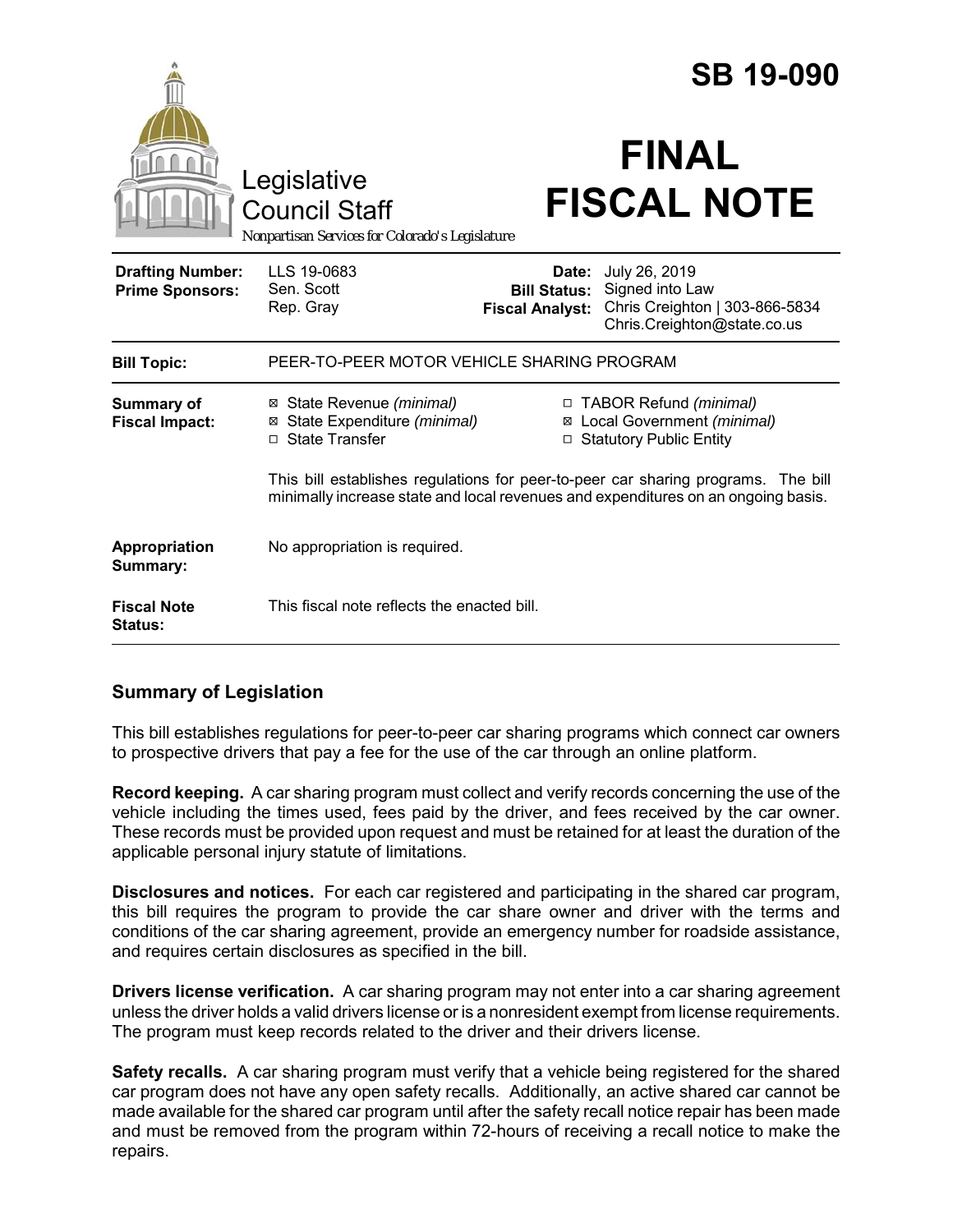July 26, 2019

**Insurance coverage and liability**. A car sharing program must ensure that the vehicle being shared is insured under a automobile liability policy that recognizes that the car is a shared car and provides at least a minimum amount of coverage.

**Lien notification.** When a car owner registers as a shared car owner, the shared car program must notify the car owner that, if the share car has a lien against it, the use of the shared car through the program may violate the terms of the contract with the lien holder.

**Personal liability insurance exclusion.** An authorized insurer may exclude coverage and the duty to defend or indemnify for any claim under a shared car owner's personal liability insurance.

**Coverage cancellation.** With some exceptions, an auto insurer is prohibited from refusing to issue, renew, deny, cancel, void, terminate, or rescind a policy of auto liability insurance of a shared car owner solely on the basis that the car covered is a shared car. However, the insurer may refuse to issue or renew a personal private auto liability insurance policy if the applicant fails to provide complete and accurate information about the use of the shared car. An auto insurer may limit the number of shared cars it will insure.

**Airport operation.** A car share program must enter into an airport concession agreement, unless the airport waives this agreement requirement in writing. An injunction prohibiting car sharing, compensatory damages, or punative damages are authorized to be awarded by the court for any airport concession agreement violations.

### **State Revenue**

Beginning in FY 2019-20, this bill increases Judicial Department cash fund revenue from civil filing fees. By creating car-sharing regulations, revenue will increase if civil actions are filed for breach of contract, insurance, airport concession agreement, or other car-sharing program related claims. Any revenue impacts are assumed to be minimal. For informational purposes, the civil filing fee for county court ranges from \$85 to \$135 depending on the amount of damages sought and the filing fee for district court is \$235. Civil cases seeking damages of less than \$25,000 may be filed in county or district court, while cases seeking damages over \$25,000 must be filed in district court. Civil filing fees are subject to TABOR.

### **State Expenditures**

Beginning in FY 2019-20, this bill increases workload by a minimal amount as described below. No additional appropriations are required.

**Judicial Department.** Trial court workload will increase if additional car sharing or airport concession agreement civil claims are filed.

**Department of Regulatory Agencies.** This bill will increase workload in the Division of Insurance in the Department of Regulatory Agencies to investigate and respond to car sharing program or car share owner or driver insurance complaints.